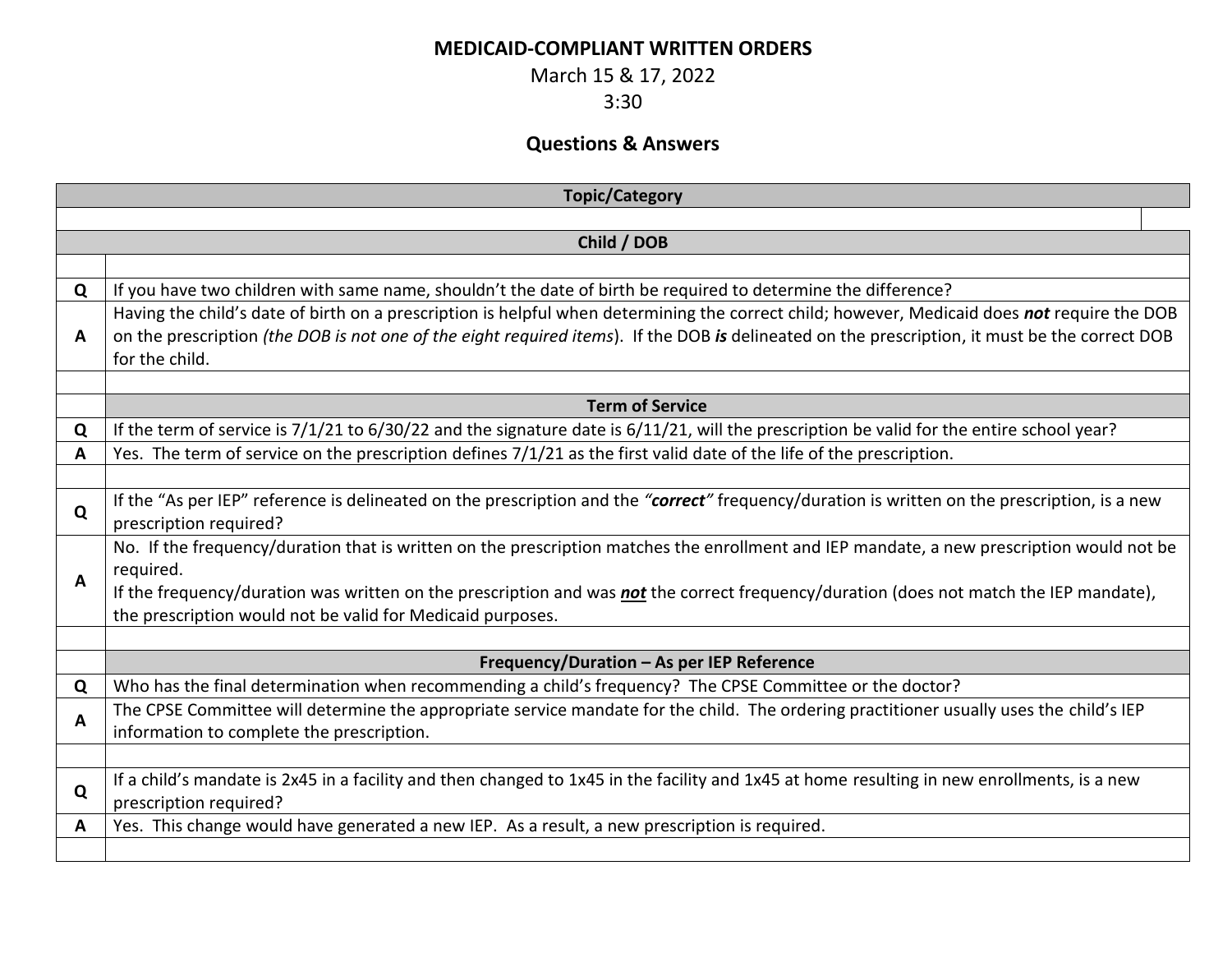| Q | If the IEP mandate changes from 2x45 to 2x30, is a new prescription required if the original prescription was written with "As per IEP"<br>reference?                                                                                                           |
|---|-----------------------------------------------------------------------------------------------------------------------------------------------------------------------------------------------------------------------------------------------------------------|
| A | Yes. The "As per IEP" narrative no longer applies once there is a new IEP. The new prescription would need to show a signature date of just<br>prior to or just after the implementation date of the new IEP (for the change in service).                       |
|   |                                                                                                                                                                                                                                                                 |
|   | <b>ICD Codes / Diagnosis</b>                                                                                                                                                                                                                                    |
|   |                                                                                                                                                                                                                                                                 |
| Q | How do you handle prescriptions that have ICD codes that are not Medicaid compliant or expired?                                                                                                                                                                 |
| A | Work with the ordering practitioner to secure a prescription with an acceptable ICD code.                                                                                                                                                                       |
|   |                                                                                                                                                                                                                                                                 |
| Q | Does the ICD code need to coincide with the discipline? For example, a PT cannot accept a script with an ICD code for a speech delay.                                                                                                                           |
|   | The ordering practitioner that is preparing the prescription is the person that has the ability to determine the diagnosis. If the ICD code that                                                                                                                |
| A | the ordering practitioner lists on the prescription does not align with the child's treatment plan, the agency (or parent) should work with the                                                                                                                 |
|   | ordering practitioner to obtain a replacement prescription.                                                                                                                                                                                                     |
|   |                                                                                                                                                                                                                                                                 |
|   | <b>Corrections / Altering a Prescription</b>                                                                                                                                                                                                                    |
| Q | Should we ask the doctor to correct past prescriptions or go through the parents?                                                                                                                                                                               |
| A | The only time that an ordering practitioner can "correct" a prescription is at the time that the prescription is being prepared. Once the                                                                                                                       |
|   | prescription leaves the doctor's office if anything on the prescription needs to be corrected/updated, a replacement prescription should be                                                                                                                     |
|   | requested. The <i>replacement</i> prescription will have a <i>subsequent</i> signature date. If you have authorization that allows you to work with the<br>practitioner, you can contact the practitioner directly; otherwise you must reach out to the parent. |
|   |                                                                                                                                                                                                                                                                 |
|   | When is a New Order Required?                                                                                                                                                                                                                                   |
| Q | Do we need to obtain two prescriptions - one for summer and one for fall?                                                                                                                                                                                       |
|   | If the summer and winter services are listed on the same IEP, the term of service on the prescription is 7/1 to 6/30 and the prescription                                                                                                                       |
| A | references the IEP for frequency/duration, one script would cover the entire school year.                                                                                                                                                                       |
|   |                                                                                                                                                                                                                                                                 |
|   | If the child has one IEP for summer and another IEP for the winter, two prescriptions would be required - new IEP requires a new script.                                                                                                                        |
|   |                                                                                                                                                                                                                                                                 |
| Q | <b>Replacement Prescriptions</b><br>If the replacement prescription is dated after the start date of the service, will the service be covered?                                                                                                                  |
|   | Any sessions that are provided prior to the signature date on the Medicaid-compliant prescription should be marked as, "Not Medicaid                                                                                                                            |
| A | Eligible" on the session note. A Medicaid-compliant prescription must be in place in order to bill Medicaid.                                                                                                                                                    |
|   |                                                                                                                                                                                                                                                                 |